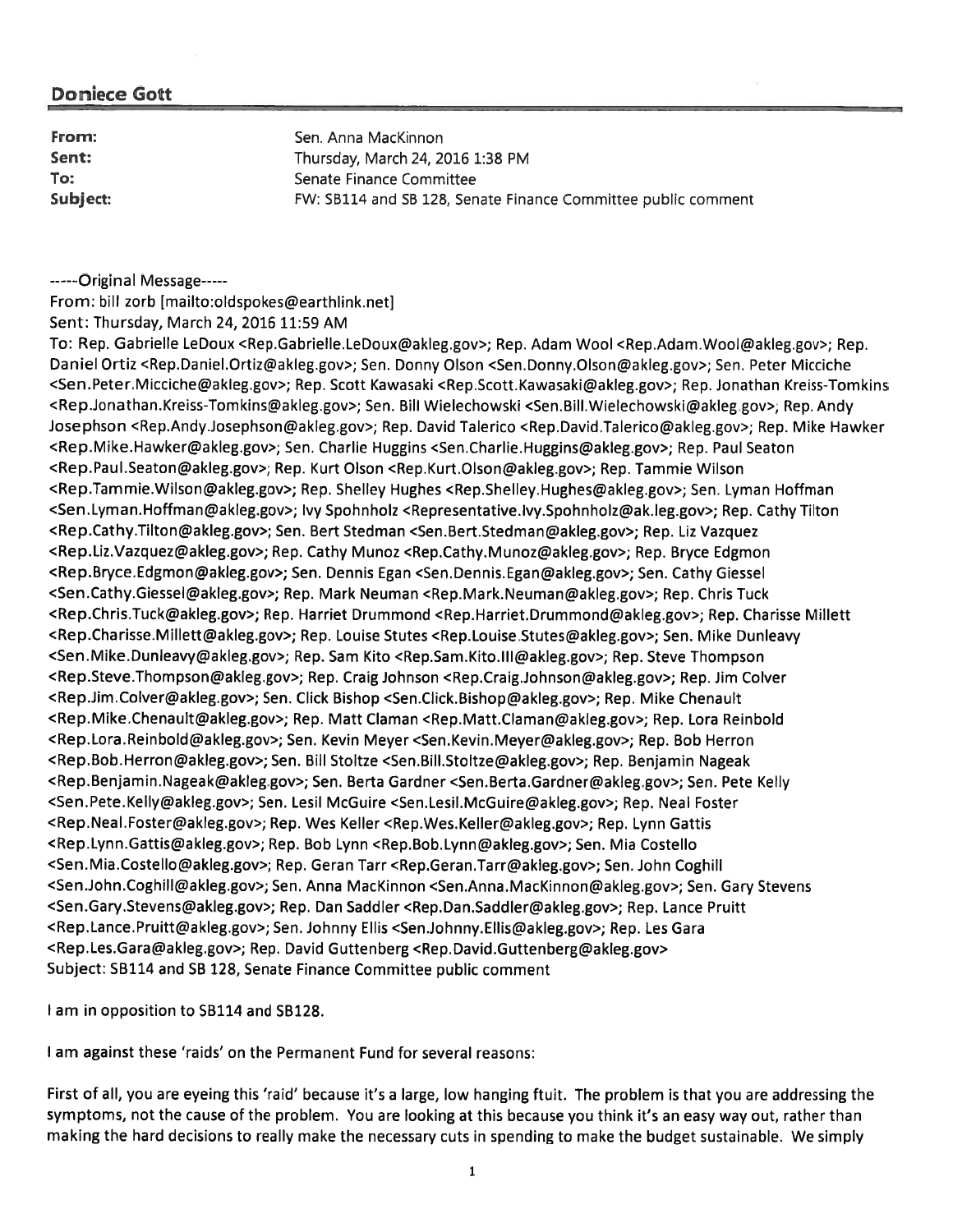cannot afford the size and scope of our current government. The cuts you have made so far are not nearly enough! Get to the \$4.5B UGF. Then and only then can we start to address new revenue sources.

Secondly, the Permanent Fund is not what's broken, so don't try to 'fix' it. The oil revenue is what's broken. We are paying out more in oil credits than we are taking in . in both oil taxes and royalties! While not the solution, we would be better off if we just shut down the pipeline altogether! So clearly, this latest oil tax/credit plan is not working and this is where you need to fix things.

I have heard some comments that the government should prime the pump in these tough economic times. I believe it's both wasrefull and foolish to continue to prime the pump when the well is dry.

So once again, keep your hands off the Permanent Fund. You nedd to cut this bloated state government. I for one will vote and work to remove anyone from public office that tries to raid the PFD.

Bill Zorb Fairbanks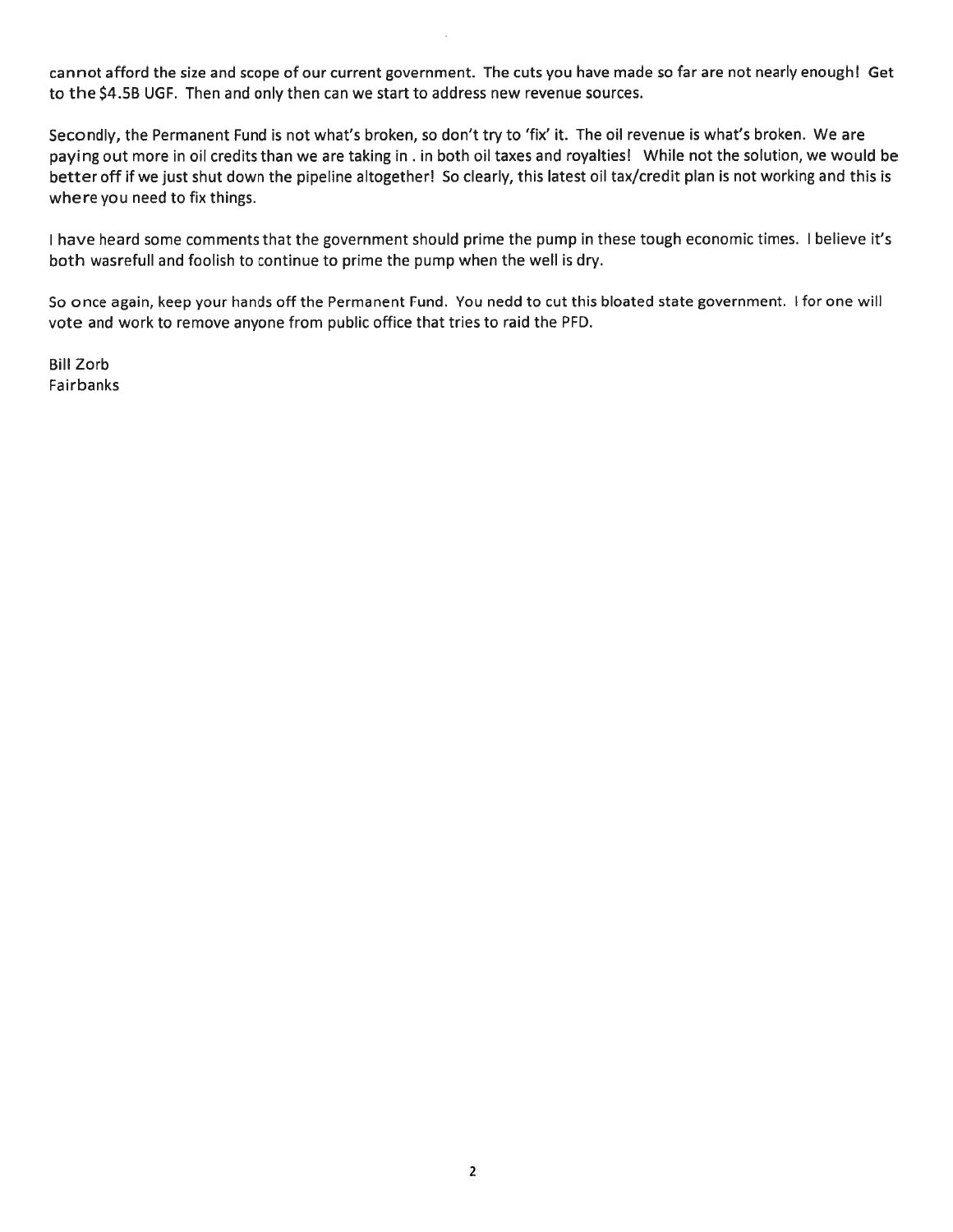

# Alaska State Legislature

Please enter into the record my testimony to the \_\_\_\_Senate Finance Committee SB114, SB128 dated 0302416.

Please accept the following as written testimony.

March 24, 2016

Legislators:

I oppose both of the referenced bills. The people of Alaska have spoken loudly about keeping the State's hands off the PFD. The Legislature has not done its job and cut the budget. Cut the budget to about \$3 billion. Repeal SB21 and all tax credits for oil companies.

Impose a production tax on each barrel of oil produced. You, our elected representatives are giving away our finite resource. What you are doing is not constitutional. Our resources are to be managed for the good of the people, not private corporations.

Most of the Senate is corrupted and paid for by the corporations. Those of you who are not need to take a stand for the people. Hands off the Permanent Fund, cut the budget, tax the oil.

Thank you,

Jimmy Rice P.O. Box 4063 Soldotna, Alaska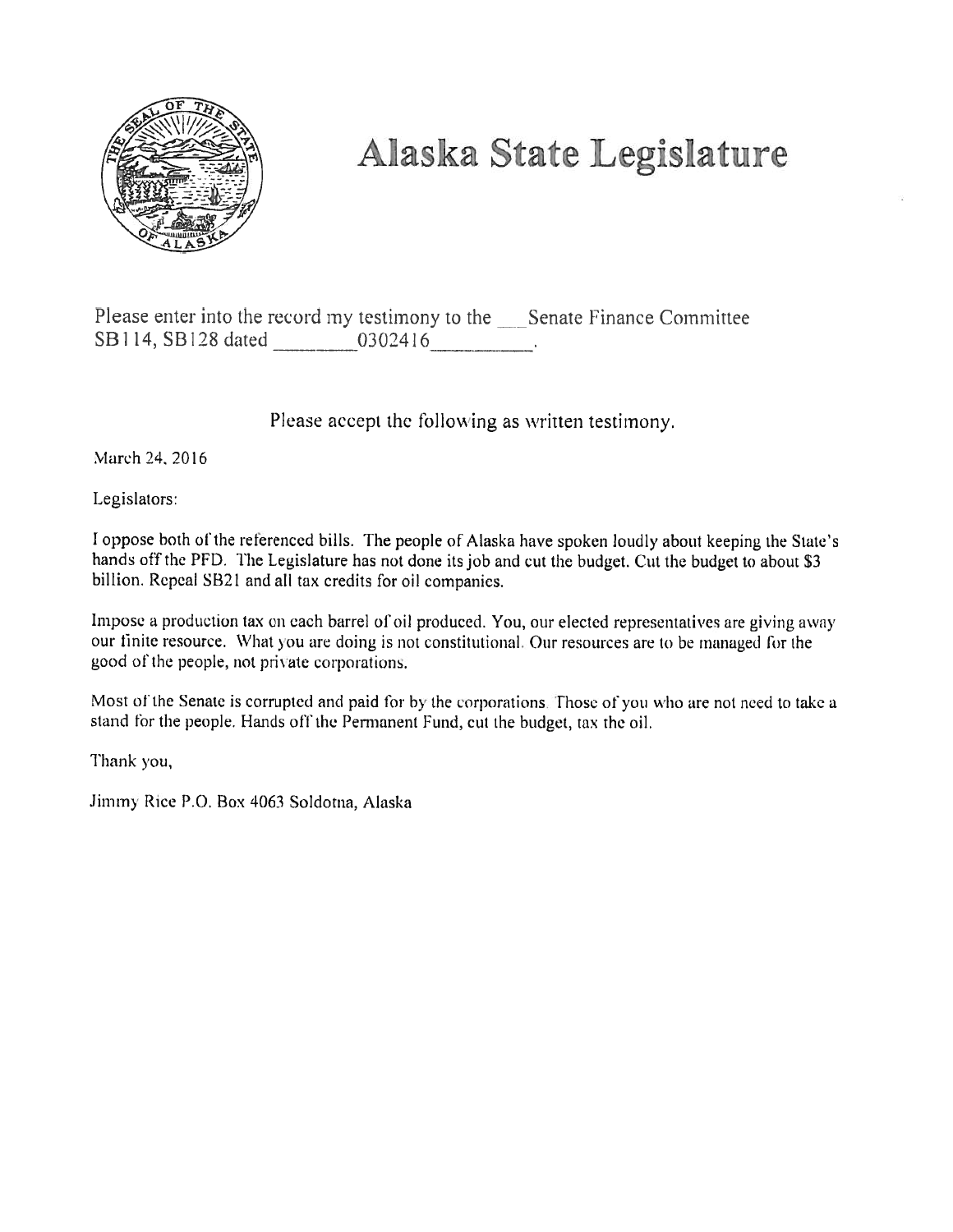# **KENAI LEGISLATIVE INFORMATION OFFICE**

Email: Kenai\_LIO@akleg.gov Phone: 907-283-2030 / Fax: 907-283-3075

# **WRITTEN TESTIMONY**

Christopher Lombard NAME: **REPRESENTING:**  $MUSE$  $SB128$ **BILL # or SUBJECT:** - i i 4 SB. DATE:  $3 - 24 - 2016$ **COMMITTEE:** Senate Finance Committee Senate  $38128$ Say NO To  $a\hat{b}$ Noce There lon many Ways  $av<$  $\overline{7}$ デロナ Spending go back  $cts$  $y_c$ Earlien State Budgets and state  $S$ a/eries.  $ac$ a noke The More the. Spend MORE  $LICL$ but you just  $5a$ lery Like ce tamilin you have To Earner Stop buying there  $D_{\mathcal{O}}$ *n*  $\tau$ ILLST LIOCANT PМ いぐ  $V10002V$  $\angle$  when Thanges  $SAV$  $Q$ c  $\epsilon$  se Some Whair  $anc$  $2701$ SOME  $C$  $M$  $C$  $H_{i,j}$ char  $\tau h \in$ Salevies  $C$ cc  $\epsilon$  $QV$ Froject  $|\circ$ nles  $He$  $\overline{S}$  $The$  $\mathcal{L}$ Listenning  $k|p|$ been  $h$ Christopher Lourbard  $EMC$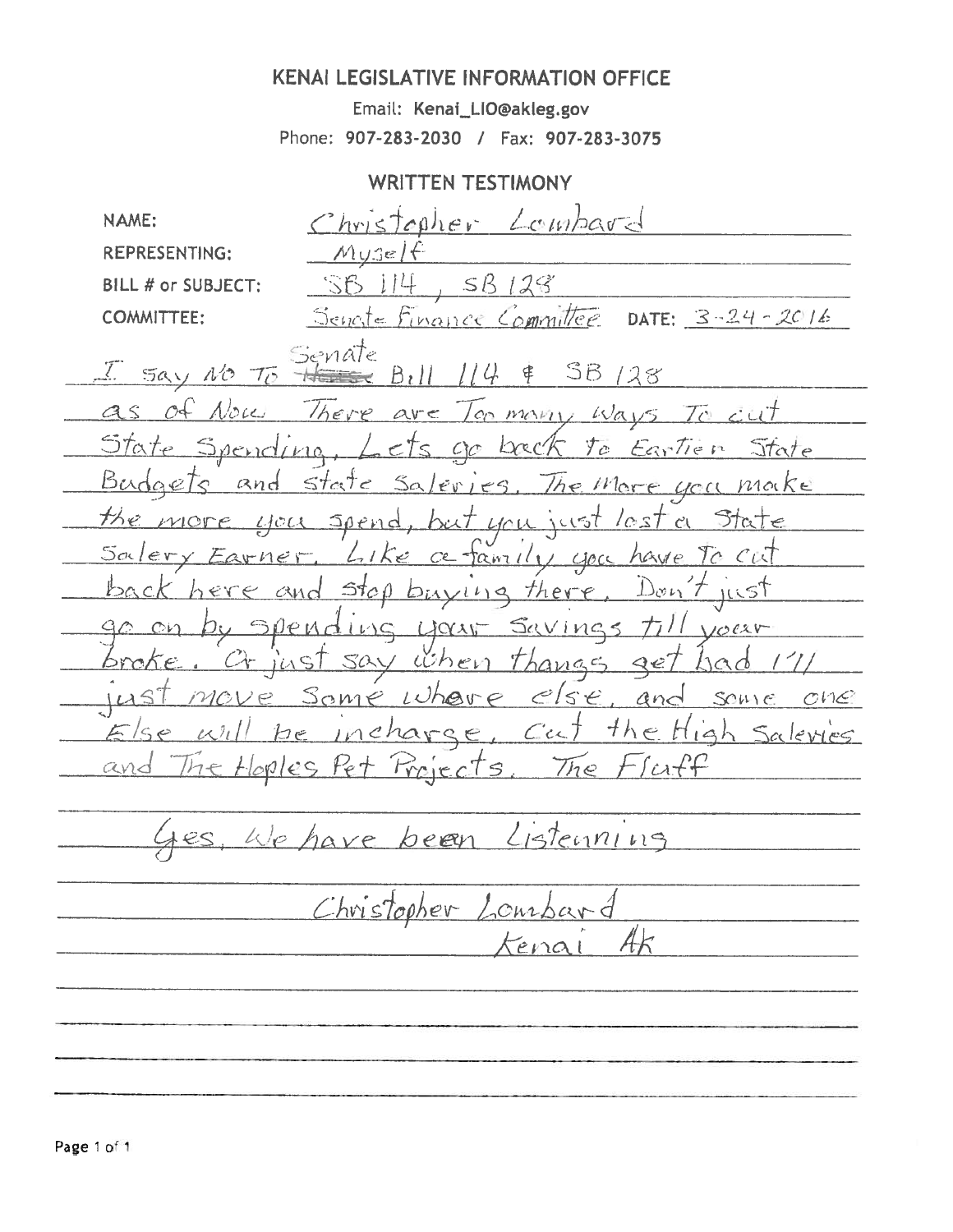# KENAI LEGISLATIVE INFORMATION OFFICE

Email: Kenai\_LIO@akleg.gov Phone: 907-283-2030 / Fax: 907-283-3075

**WRITTEN TESTIMONY** 

NAME: **REPRESENTING:** BILL # or SUBJECT:  $\mathbb{R}^{\mathcal{A}}$ **COMMITTEE:** 2016 l., DATE: イーベタ ぬぶ  $\mathcal{O}^{o}$ er UE:0 D. HO-E ( rO e  $\mathcal{C}_{\mathcal{A}}$ rQ-BL Page 1 of 1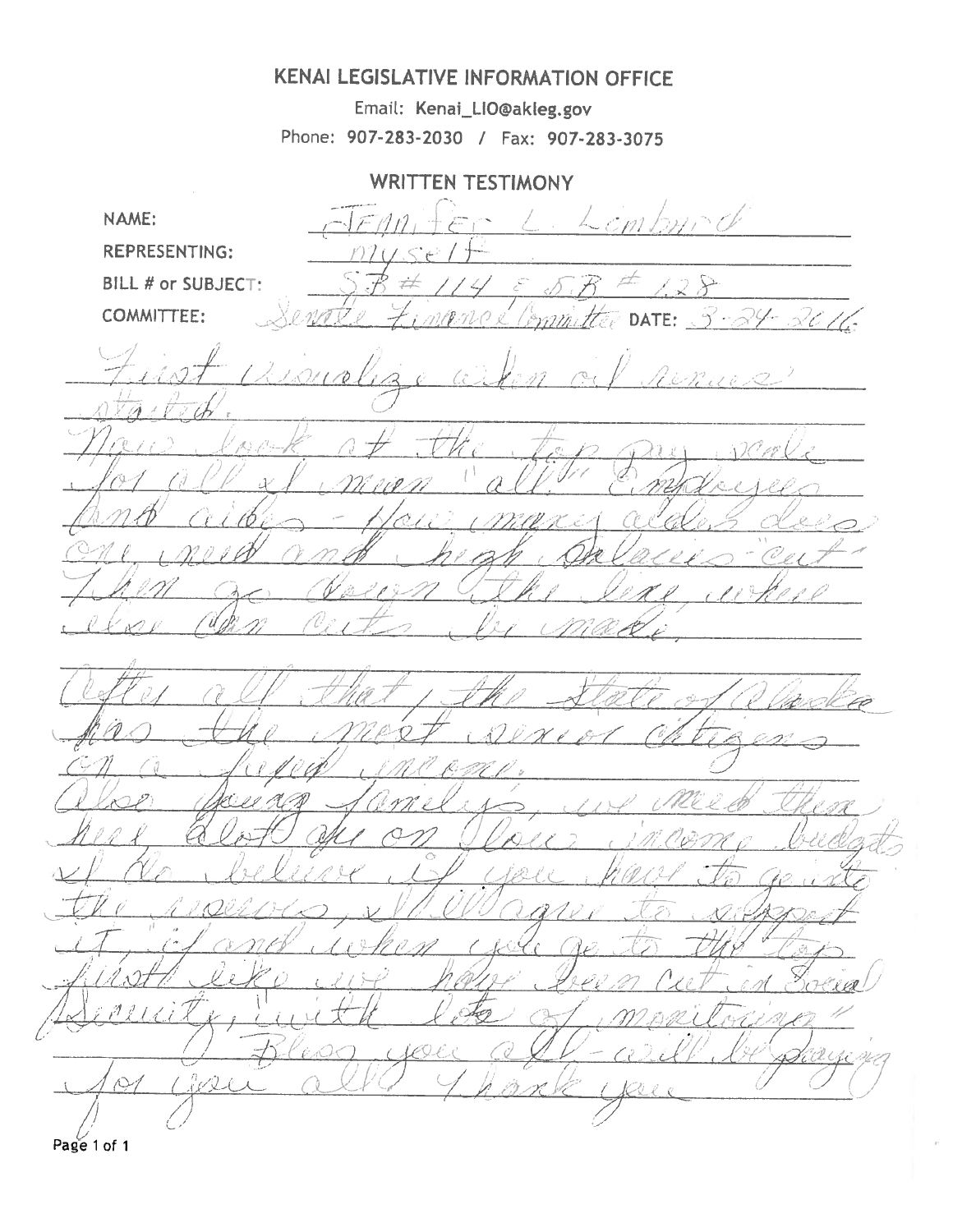| From:    | Seese, Cheryl <cseese@kpb.us></cseese@kpb.us> |
|----------|-----------------------------------------------|
| Sent:    | Thursday, March 24, 2016 11:49 AM             |
| To:      | Senate Finance Committee                      |
| Cc:      | cherylseese@gmail.com                         |
| Subject: | Use of the Permanent Fund Earnings Reserve    |

Use of the Pemmnent Fund Earnings Reserve:

This is not just <sup>a</sup> "give me to" to Alaskans'. This is also an important influx of currency for our local and states' economy. Please, please protect it from Governor Walker; once it is tapped it will never he free from governments' hands again.

Rather, I sugges<sup>t</sup> that we charge <sup>a</sup> 2% to 3% "sales" tax. This way everyone will contribute including tourists. Please do not place an income tax on our residents, but if we must, let's only charge those who earn here but live "outside." I believe we need a multi-faceted approach for gaining revenue for diminishing and finally deleting our defecates and debt.

Thank you for your hard work on this and the rest of our budget.

#### Respectfully,

Cheryl

Cheryl Seese

KPB Seward Annex

#### P0 Box 2188

Seward, AK 99664

(907) 224-2001

Fax (907) 224-2011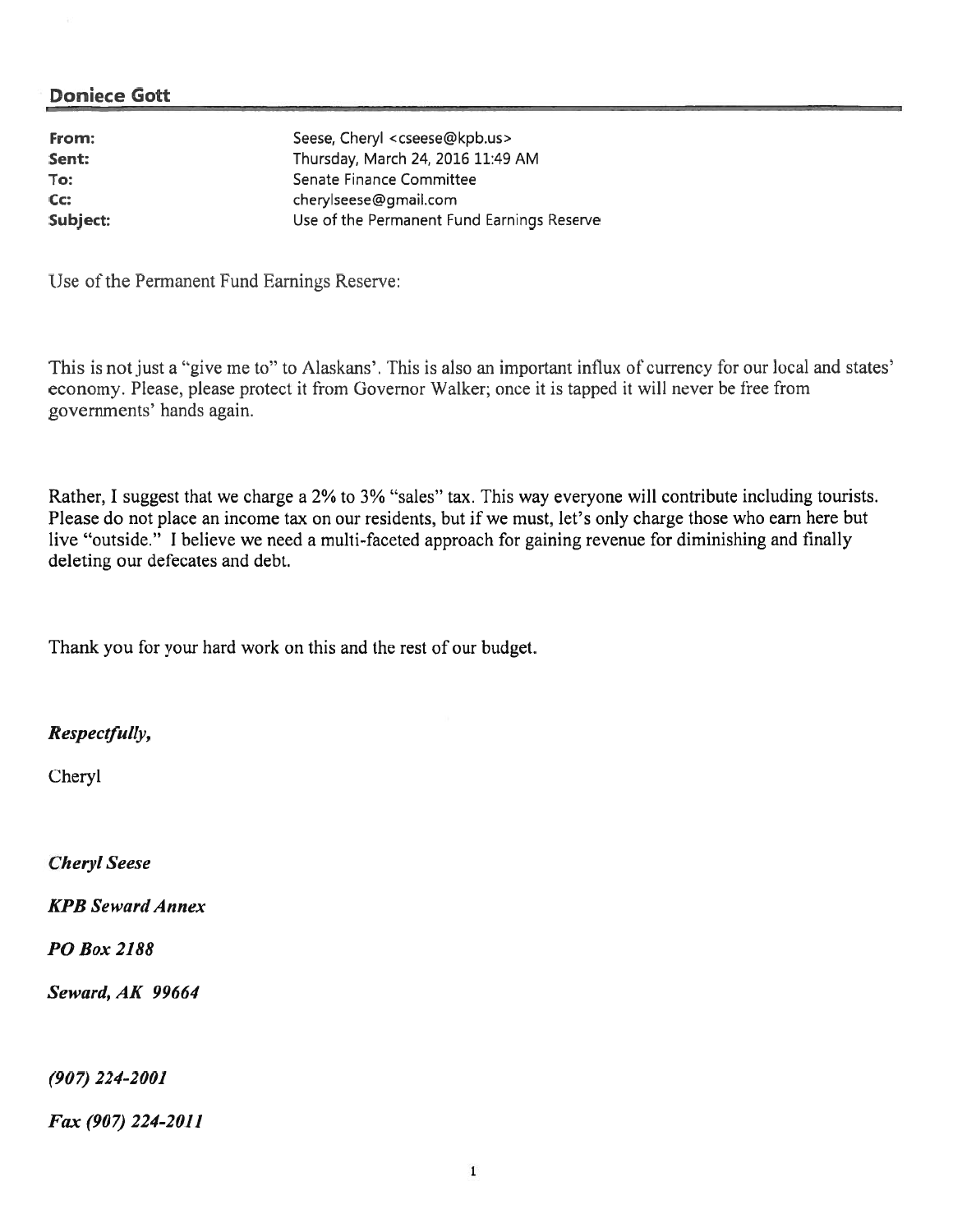$X$ 9516

cseese@kpb.us

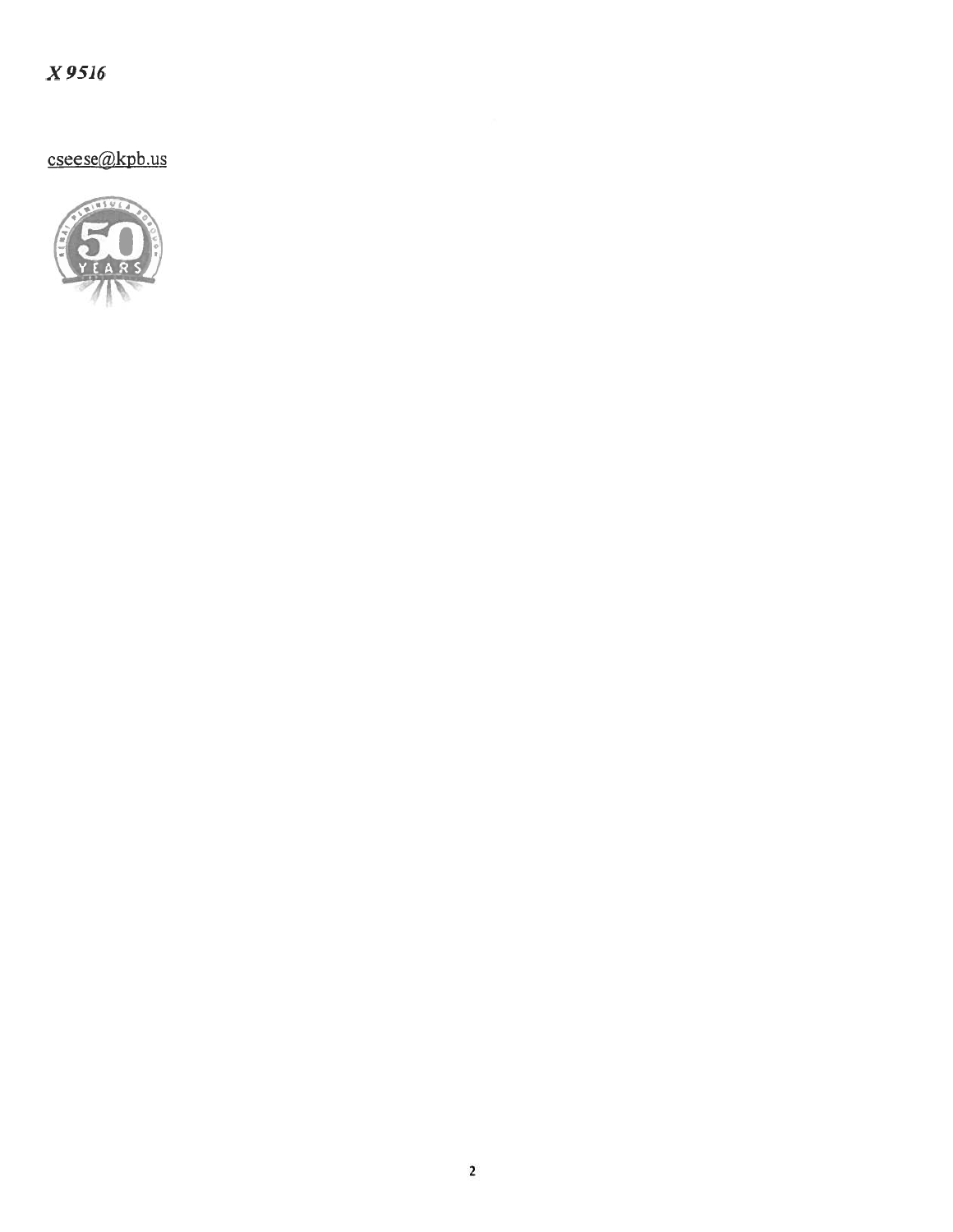| PATIENCE <pc5050@att.net></pc5050@att.net> |
|--------------------------------------------|
| Thursday, March 24, 2016 11:59 AM          |
| Senate Finance Committee                   |
| RE FEEDBACK ON PFD BILLS                   |
|                                            |

HELLO, My name is Patience Campbell and <sup>I</sup> have been <sup>a</sup> resident of Alaska since 1965.

<sup>I</sup> am oppose<sup>d</sup> to any way of changing the Permanent Fund It was created to be <sup>a</sup> pennanen<sup>t</sup> fund foi the peoples of Alaska

First, I sugges<sup>t</sup> <sup>a</sup> reduction in spending Second, reducing the legislators and goveners salary, because they are the ones responsible for the debt now facing the State of Alaska Third, I believe a sales tax would be the best way to reduce that debt

I have to live by the balance in my checkbook, the State should not overspend there balance.

Thank you for this opportunity to express my thoughts.

PATIENCE G. CAMPBELI. 1910 FYFE CIRCLE ANCHORAGE, ALASKA 99507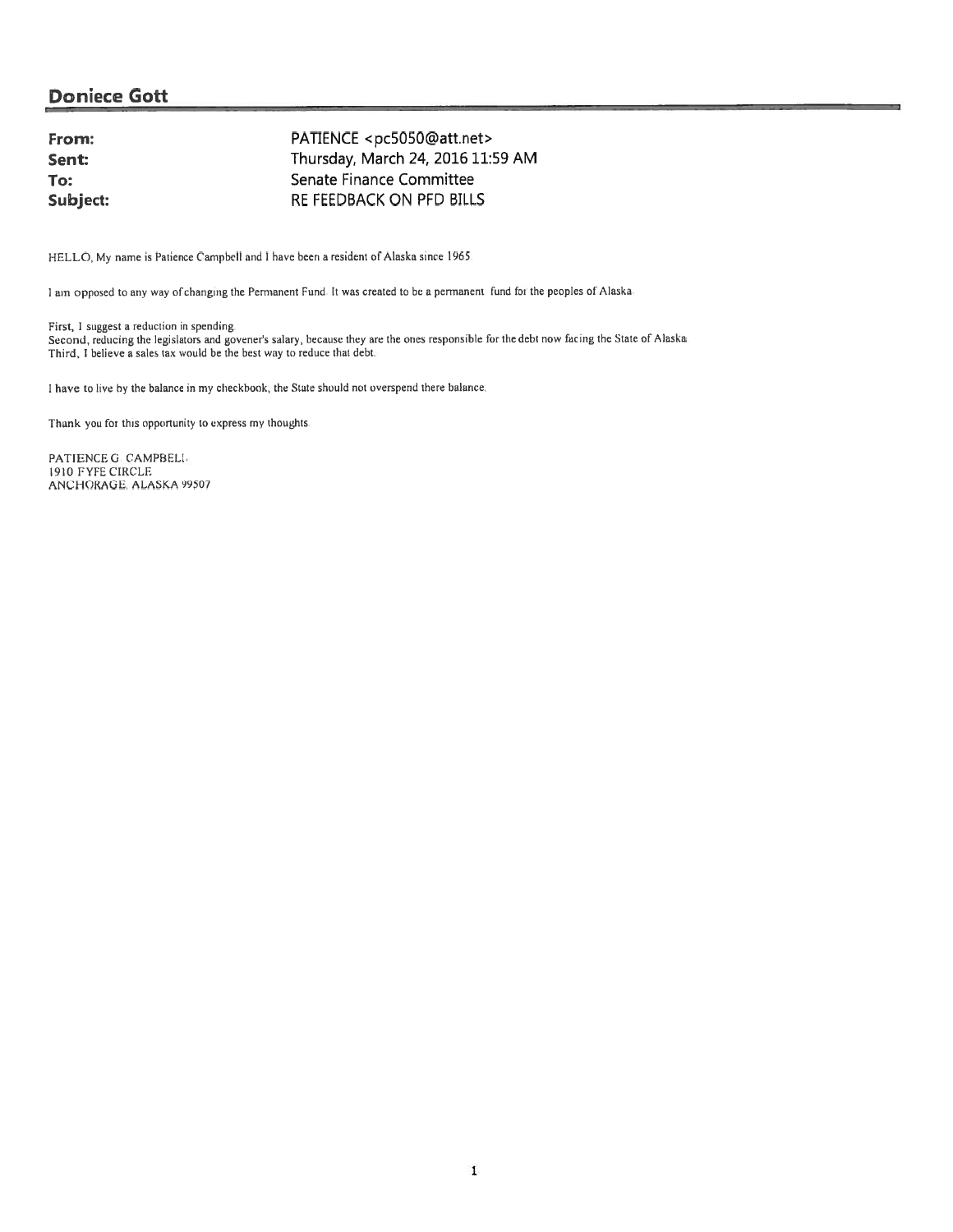Subject:

From: Sen. Pete Kelly Sent: Thursday, March 24, 2016 10:42 AM To: Doniece Gott FW: Permanent Fund restructure testimony....

From: Clinton R Hodges II [mailto:crh911s@hotmail.com] Sent: Tuesday, March 22, 2016 12:18 PM To: Sen. Pete Kelly <Sen.Pete.Kelly@akleg.gov>; Sen. Anna MacKinnon <Sen.Anna.MacKinnon@akleg.gov> Subject: Permanent Fund restructure testimony....

Dear Members of the Alaska Senate Finance Committee,

Please accep<sup>t</sup> my testimony on the Governor's and McGuire's Plans to restructure the Permanent Fund.

<sup>I</sup> don't suppor<sup>t</sup> either <sup>p</sup>lan because the existing propose<sup>d</sup> cuts are insufficient and our deficit situation is getting worse by the day. We're not going to be able to tax and spend our way out of this mess.

With the governor's recent announcement, which everyone already knew anyway, that our deficit will grow by <sup>300</sup> million dollars due to overly optimistic oil pricing the need to cut governmen<sup>t</sup> spending and the size of it's workforce is more urgen<sup>t</sup> now than ever,

Cut enoug<sup>h</sup> already'? Sen. Kelly is correct that the cuts thus far have raised nary <sup>a</sup> peep. Sure, Wohlforth comments on <sup>a</sup> <sup>36</sup> year old PhD, his wife and child having lived and worked in Alaska for nearly three years is somehow guaranteed <sup>a</sup> life time of wages, benefits and <sup>a</sup> pension? So the PhD is packing their bags and moving to Iowa for another heavily subsidized <sup>g</sup>ig; no, not oil but agriculture subsidies will fund this one. The point is, the senator makes <sup>a</sup> goo<sup>d</sup> point in that 10" of snow fell yesterday and no one is complaining about the idle plows. We can cut more!

We can cut 150 million from the education budget and 150 million from DHSS to address the 300 million shortfall from oil price declines. <sup>I</sup> want to see our legislators return to the problem of governmen<sup>t</sup> spending and the size of its workforce before considering revenue and considering the Governor's Plan or McGuire's Plan to restructure the Permanent Fund.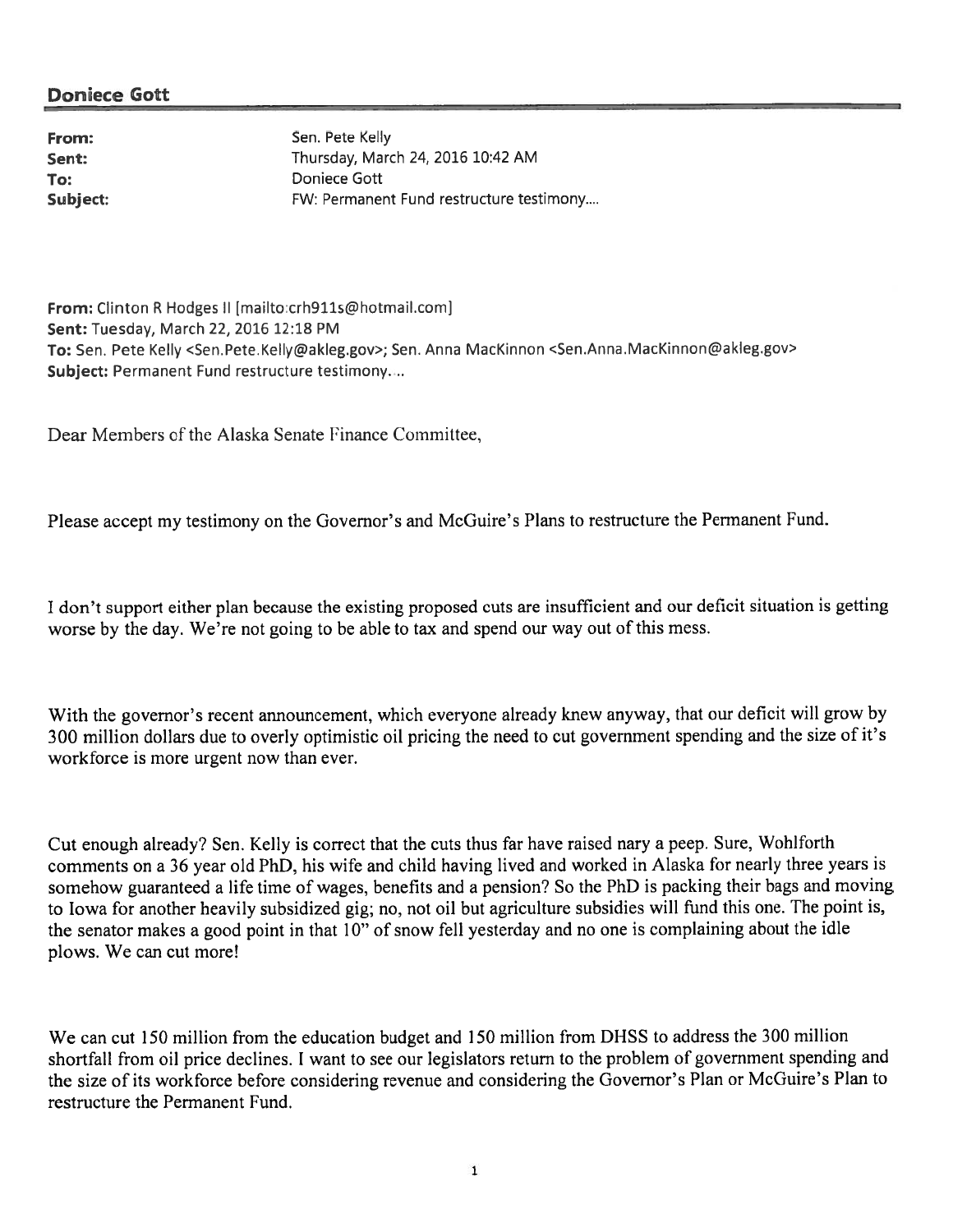I do remain, however, committed to Clem Tillion's Plan which is to cut governmen<sup>t</sup> spending to affordable levels and an income tax which captures some of the Dividend and is less harmfiul to the elderly, students and young Alaskans. Thank you.

Respectfully submitted,

Clinton and Geri Hodges II

6930 East  $11<sup>th</sup>$  Ave

Anchorage, Ak 99504

907 240-3535

Sent from Mail for Windows 10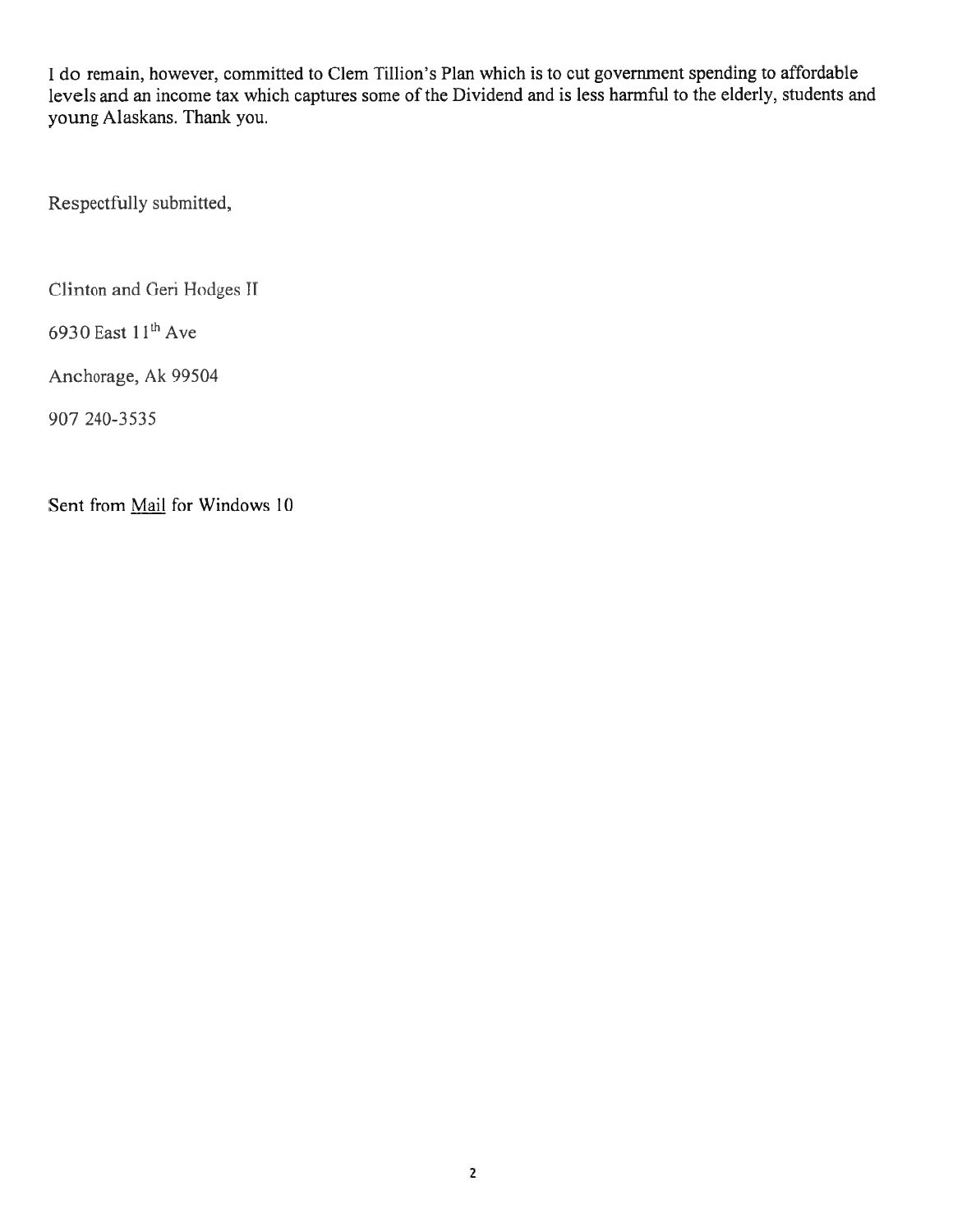To: **The Community Community Community** Doniece Gott

From: Sen. Pete Kelly **Sent:** Thursday, March 24, 2016 10:45 AM Subject: FW: Senate Finance Testimony & Submission regarding SB114 & SB128 Attachments: UFL\_FY2017\_Budget.7.pdf

From: Jon Corbett [mailto:alaskanwindmill@gmail.com] Sent: Thursday, March 24, 2016 10:38 AM To: Senate Finance Committee <Finance.Committee@akleg.gov>; Sen. Pete Kelly <Sen.Pete.Kelly@akleg.gov>; Sen. Anna MacKinnon <Sen.Anna.MacKinnon@akleg.gov>; Sen. Peter Micciche <Sen.Peter.Micciche@akleg.gov>; Sen. Click Bishop <Sen.Click.Bishop@akleg.gov>; Sen. Mike Dunleavy <Sen.Mike.Dunleavy@akleg.gov>; Sen. Lyman Hoffman <Sen.Lyman.Hoffman@akleg.gov>; Sen. Donny Olson <Sen.Donny.Olson@akleg.gov> Subject: Senate Finance Testimony & Submission regarding SB114 & 5B128

March24, 2016

To: Alaska Senate Finance Committee

Re: Senate Finance Testimony & Submission regarding SB114 & SB128

Thank You for taking the public's opinion on these two bills that will fundamentally change how the State of Alaska conducts it's business and approached it's fiduciary responsibility to Alaskans. Currently the State must make some changes to how it does things and must while doing look into the core issue that has gotten Us to this point. For the last decade or so, the operations of governmen<sup>t</sup> have grown above inflation rates while services haven't increased to that amount. This must be fixed,

All across Alaska, people are wondering how they will make it through the coming fiscal fall that our once robust economy is facing. Households will have to tighten their belts and constrain their spending within their means. Extras and some perceived necessities are going to be cut from the budgets of Alaskans...that's just the way things work. This is also how Our governmen<sup>t</sup> should function.. .living within Our means through concerted efforts to develop truly sustainable budgeting practices.

For the several years, <sup>I</sup> have involved myself heavily in the processes of participating in governmen<sup>t</sup> through submitting comments and op-eds to various legislators and specific committees such as this one. <sup>I</sup> have also been involved in several public awareness campaigns from the Repeal SB21 Vote, to helping develop and promote the United For Liberty FY2017 Budget Proposals to the current #ProtectThePFD effort. The legislature asked Alaskans for their input and assistance in addressing the fiscal issues that We face together and We've stepped up. However, it's hard to feel as if the Legislature is doing the same.